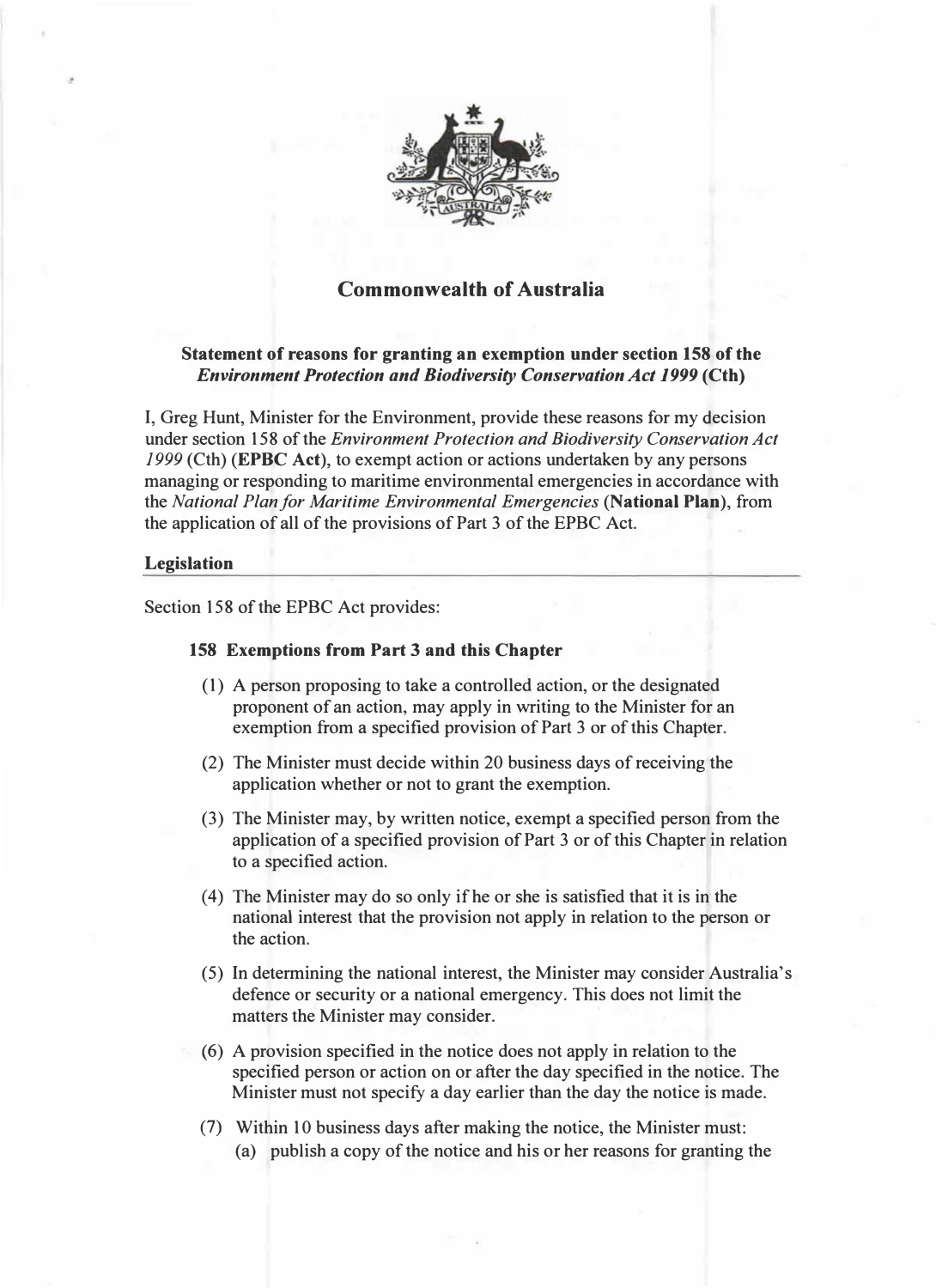exemption in accordance with the regulations; and

(b) give a copy of the notice to the person specified in the notice.

#### Background

- 1. On 6 March 2014, I received an application from Mr Graham Peachey, the Chief Executive Officer, Australian Maritime Safety Authority (AMSA), seeking an exemption under section 158 and section 303A of the EPBC Act, on behalf of parties responding to maritime environmental emergencies in accordance with the National Plan.
- 2. The National Plan defines a 'maritime environmental emergency' as the potential or actual pollution of the sea or harm to the marine environment by oil or other hazardous and noxious substances.
- 3. In summary, the National Plan:
	- a. sets out national arrangements, policies and principles for the management of maritime environmental emergencies; and
	- b. provides for a comprehensive response to maritime environmental emergencies through marine pollution 'contingency plans' prepared by all Australian states, the Northern Territory and the Commonwealth of Australia, as well as port corporations, industry, and operators of offshore petroleum facilities.
- 4. Under section 158 of the EPBC Act, I may (as the Minister for the Environment) exempt a person proposing to take an action from the application of any or all of the provisions of Part 3 of the EPBC Act, including:
	- a. the requirement to conduct an environmental assessment and/or obtain approval in relation to the action to which the exemption relates; and
	- b. any or all steps in the assessment and approvals process.

However, I may only grant an exemption under section 158 of the EPBC Act ifl am satisfied that it is in the national interest to do so.

5. I have today revoked a prior exemption, issued on 28 August 2000 by the former Minister for the Environment and Heritage, Hon. Robert Murray Hill, exempting action or actions undertaken by persons acting in accordance with the National Plan to Combat Pollution of the Sea by Oil and Other Noxious and Hazardous Substances (Old Plan) from the application of all of the provisions of Part 3 of the EPBC Act. The Old Plan was replaced on 5 March 2014 by the National Plan.

## Evidence

6. The evidence or other material on which my findings were based was a brief from the Department of the Environment dated 6 March 2014. That brief attached the application of 6 March 2014 from the AMSA referred to in paragraph 1 above, and included a copy of the National Plan.

### Findings

7. The National Plan is a strategic standing arrangement that will be implemented in the event of a maritime environmental emergency. Consistent with international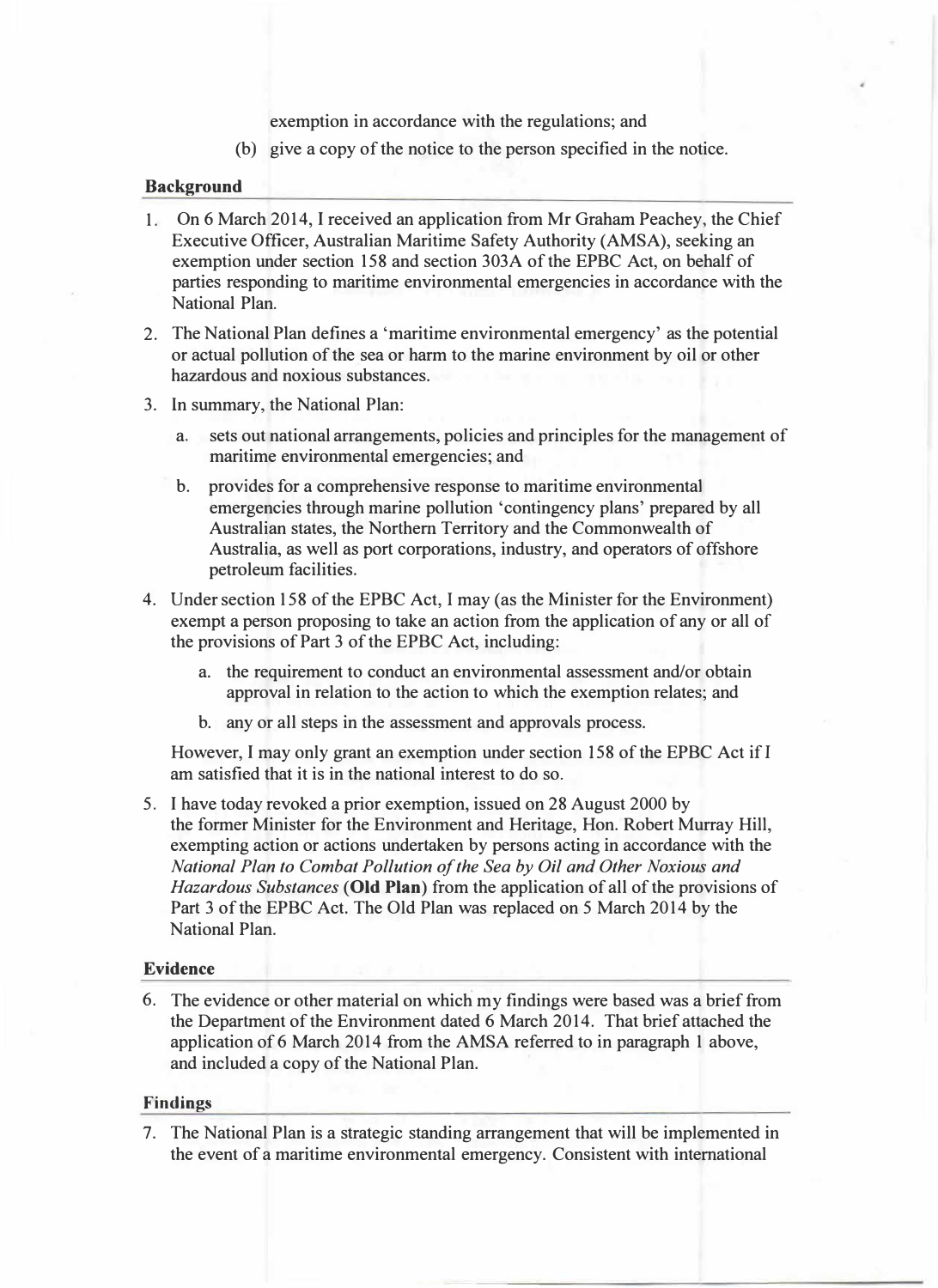practice, the National Plan classifies incidents so as to provide direction on the potential consequence and impact of the incident and to provide guidance for agency readiness levels, incident notifications, response actions and potential response escalation. 'Response' within the scope of the National Plan refers to the management of operations directed to coordinate and control a maritime environmental emergency. The aim of response operations is to minimise the impacts of marine pollution from vessels, maritime facilities and oil and chemical terminals, and offshore petroleum facilities upon the Australian community, environment, economy and infrastructure.

- 8. The National Plan recognises that the majority of incidents are managed locally but enables the management system to adapt to meet the additional demands of larger or more complex incidents. The National Plan draws upon jurisdiction governments' legislation that underpins government agencies' response powers and places preparedness and response obligations on relevant industry sectors. Arrangements for response are generally detailed within jurisdictional, regional and local contingency plans. The National Plan outlines the national arrangements that support these contingency plans. Taken together, the National Plan and its subsidiary contingency plans (consistent with the relevant administrative or legislative requirements for each responsible jurisdiction) provide a cascade of response measures with initial actions at the local level, supported and/or overseen by regional and state/Northern Territory level resources and management, as needed.
- 9. A 'Control Agency' is the agency or company assigned by legislation, administrative arrangement or within the relevant contingency plan, to control response activities to a maritime environmental emergency. The jurisdiction governments ensure that there is an appointed Control Agency for each of the hazards identified within their overall emergency management arrangements. Agencies that have jurisdictional or legislative responsibilities for maritime environmental emergencies are obligated to work closely with the Control Agency to ensure that incident response actions are adequate. The National Plan states that such arrangements should be clearly identified in contingency plans detailing the procedures for initiating a response to a maritime environmental emergency, including: initiation triggers, required actions and the responsibilities of key agencies and personnel.
- 10. The National Plan states that such a response should be initiated by a Control Agency where there is a need to monitor a maritime environmental emergency, potential or actual, and to implement measures to mitigate the impacts of the emergency. When a decision is made by a Control Agency to respond to a maritime environmental emergency, response arrangements appropriate to the jurisdiction and incident type will be activated. The Control Agency will have responsibility for appointing the Incident Controller to control the operational response to an incident.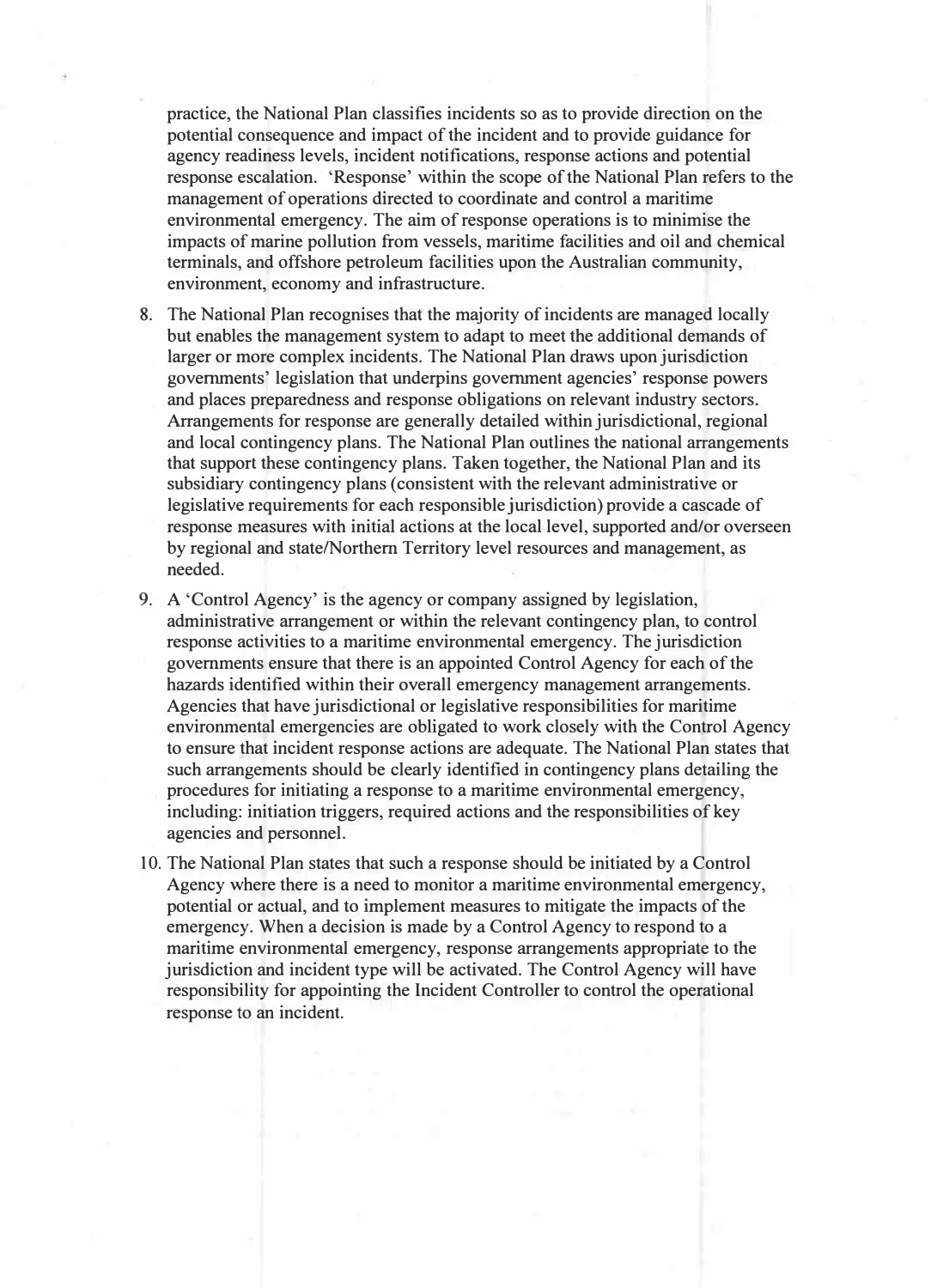#### Reasons

- 11. In light of the matters discussed in paragraphs 6-9 above, I was satisfied that it is in the national interest that all of the provisions of Part 3 of the EPBC Act not apply in relation to persons managing or responding to maritime environmental emergencies in accordance with the National Plan.
- 12. I understand that the National Plan gives effect to a number of intemational conventions and agreements to which Australia is a party; for example: Article 221 of the United Nations Convention on the Law of the Sea, 1982; International Convention for the Prevention of Pollution from Ships; and the International Convention on Civil Liability for Oil Pollution Damage, 1992.
- 13. It is in the national interest to allow rapid and unimpeded responses to maritime environmental emergencies, in accordance with the National Plan, to maximise the chances of containing pollution and minimising the threat of damage to the environment. To illustrate:
	- a. In the event of a maritime environmental emergency, response actions undertaken in accordance with the National Plan and subsidiary contingency plans may have a significant impact on a matter protected under Part 3 of the EPBC Act, or may harm a species listed under Part 13 of the EPBC Act, which may expose the responder to legal action for breaches of the Act.
	- b. The referral, assessment and the approval of actions under the EPBC Act typically take a period of months to complete whereas maritime environmental emergencies can cause serious damage to the marine environment within hours. Even obtaining an exemption at the time of an incident would delay urgent response action.
	- c. Examples of the kind of damage to the marine environment caused by maritime environmental emergencies include marine animals covered in oil, fish deaths and damaged and oiled beaches, mangroves and other coastal areas.
	- d. As noted in paragraph 5 above, an exemption under section 158 of the EPBC Act was granted on 28 August 2000, for action or actions undertaken by persons acting in accordance with the Old Plan, being the predecessor plan to the National Plan, from all the provisions of Part 3 of the EPBC Act. This exemption allowed a rapid response that minimised damage to the marine environment after an uncontrolled release of crude oil commenced from the Montara Wellhead platform on 21 August 2009.
	- e. In its National Plan to Combat Pollution of the Sea by Oil and other Noxious and Hazardous Substances Annual Report 2009-10, AMSA explain more than 130 surveillance flights were conducted over the duration of the Montara response operation to gather oil spill intelligence, environmental data and to direct response efforts to the heaviest concentrations of oil. Aerial dispersant spraying operations were supported by vessels spraying dispersant. Observations and sampling indicated that the use of dispersant was highly effective in assisting the natural process of degradation and in minimising the risk of oil impacting reefs and shorelines.